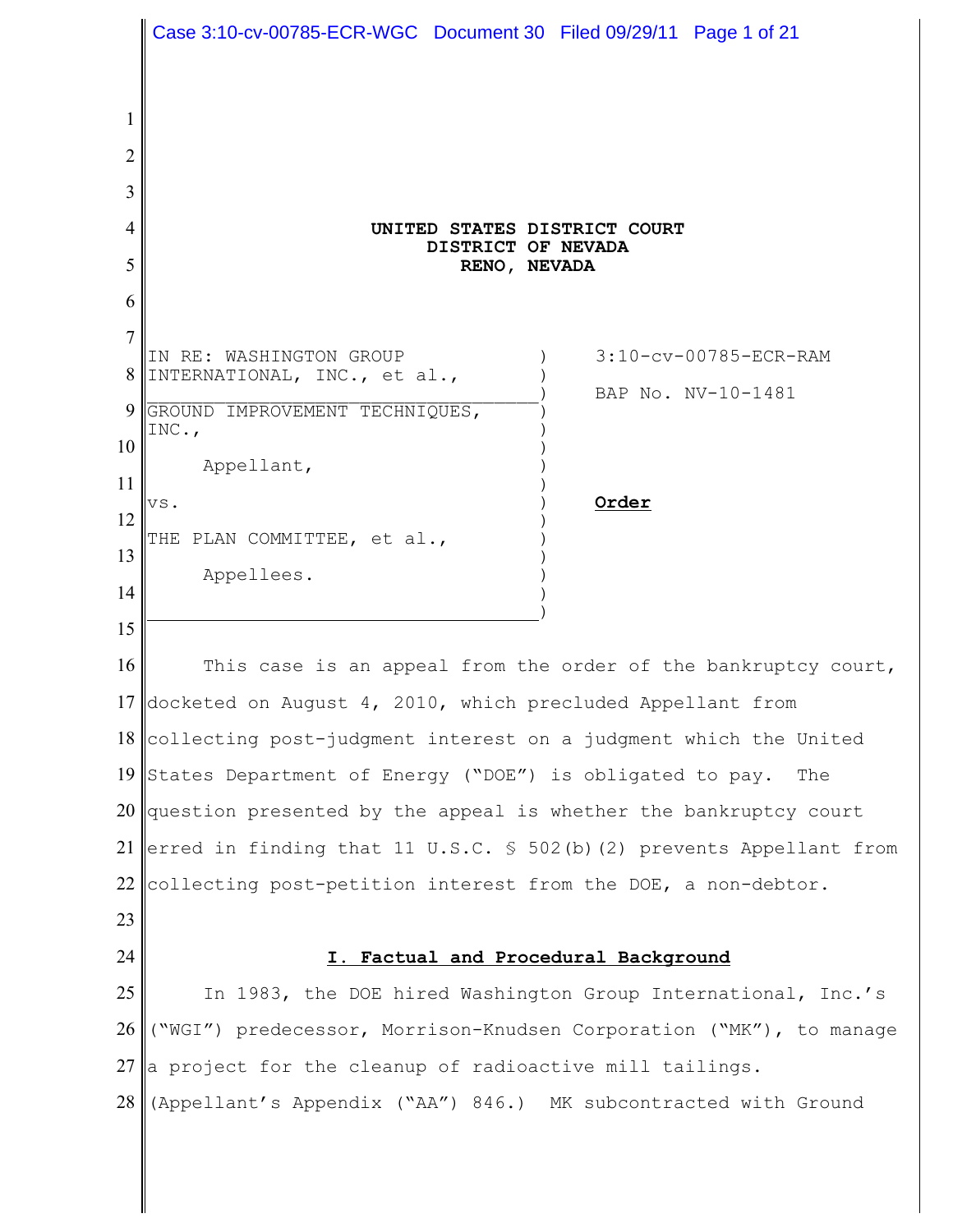# Case 3:10-cv-00785-ECR-WGC Document 30 Filed 09/29/11 Page 2 of 21

1 Improvement Techniques, Inc. ("GIT" or Appellant) to clean up the  $2 \parallel$ Slick Rock, Colorado site. (Id.) The project encountered problems, 3 and in September 1995, MK terminated the subcontract and sued GIT  $4\parallel$ for damages in the District of Colorado. (<u>Id.</u>) <code>GIT</code> counterclaimed 5 for wrongful termination. (Id.) The case went to trial in November 6 1996, and the jury found in favor of GIT for wrongful termination 7 8 9 and awarded GIT \$5.6 million. (AA 847.) MK appealed, and the Tenth Circuit Court of Appeals affirmed the ruling on liability, but remanded the matter for a new trial on damages. (AA 874.)

10 11 12 States Bankruptcy Court for the District of Nevada, Reno Division 13 14 the bankruptcy filing. On August 24, 2001, GIT moved for relief 15 from the automatic stay to allow a retrial on the issue of damages, 16 contending that "any damages shall be paid directly from credit 17 and/or property of the [DOE] and not from property of the Debtor's 18 bankruptcy estate." (AA 899-906.) The bankruptcy court granted 19 GIT's request for relief from the automatic stay for a retrial on 20 damages. (AA 909-916.) On May 14, 2001, WGI and other related entities filed petitions under Chapter 11, Title 11 of the United States Code in the United (Case No. BK-N-01-31627). The second trial on damages was stayed by

21 22 Reorganization ("the Plan") was confirmed. (AA 71.) The Order 23 confirming the Plan provided, *inter alia*, that "[n]otwithstanding 24 anything in the Plan or this Order to the contrary, Ground 25 I 26 By December 21, 2001, WGI's Second Amended Joint Plan of Improvement Techniques, Inc. may continue its litigation to final judgment and final confirmation of the Plan will not affect the

- 27
- 28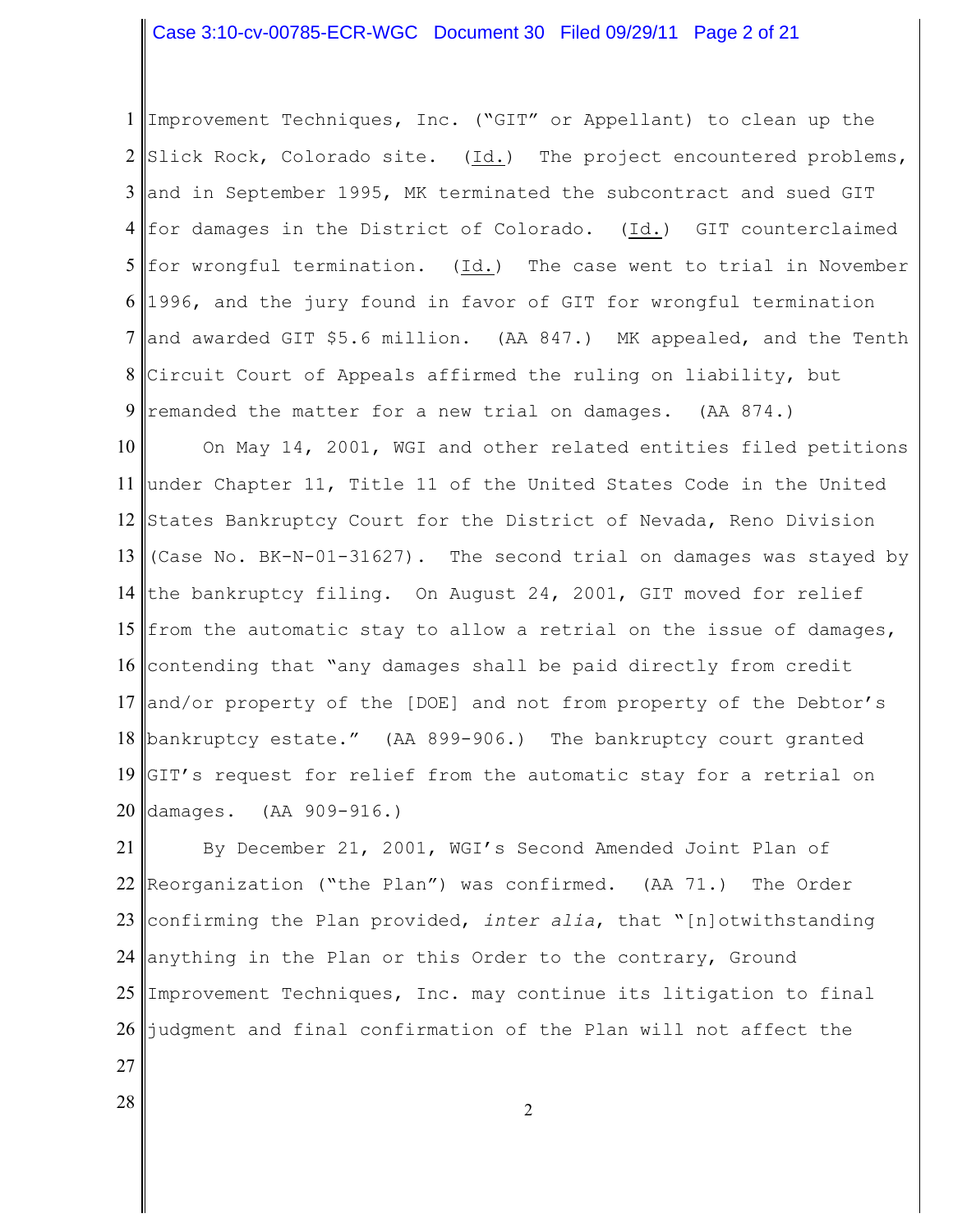# Case 3:10-cv-00785-ECR-WGC Document 30 Filed 09/29/11 Page 3 of 21

1 rights of Ground Improvement Techniques, Inc. other than the statutory discharge granted to the Debtors." (AA 105.)

 million in damages. (AA 882.) GIT collected approximately \$7.8 million against the supersedeas surety. (Appellant's Opening Br. at 10 (#16).) A Second Modified Amended Judgment was rendered adjudicating \$9,842,711.00 in yet unsatisfied principal plus post- At the retrial in May 2006, the jury awarded GIT over \$15 judgment interest (from August 16, 2006) in favor of GIT. (AA 977- 981.)

 direct GIT and reorganized WGI to first seek collection from the DOE for any principal amounts that could also be recoverable against the Plan Committee's Creditor's Trust. (AA 814.) GIT joined in the motion and sought authority to collect directly against the DOE the full amount of principal, but objected to the extent that the Plan Committee requested that GIT should not be allowed to collect 17 interest on its judgment. (AA 960.) The bankruptcy court granted 18 the Plan Committee's motion and adopted GIT's joinder relief in part, but limited GIT's direct collection against the DOE to the principal judgment amount of \$9,842,711.83. (AA 1380.) Specifically, the bankruptcy court precluded GIT from collecting the 22 award of accruing interest from the DOE.  $(Id.)$ In May 2010, WGI's Plan Committee asked the bankruptcy court to

 and collection by GIT of the principal sum of GIT's judgment against 25 the DOE. (AA 1377, 1385.) GIT is authorized to certify, prosecute, 26 and directly collect the principal judgment award against the DOE, but not the accruing interest. (AA 1383, 1387.) On August 4, 2010, the bankruptcy court mandated certification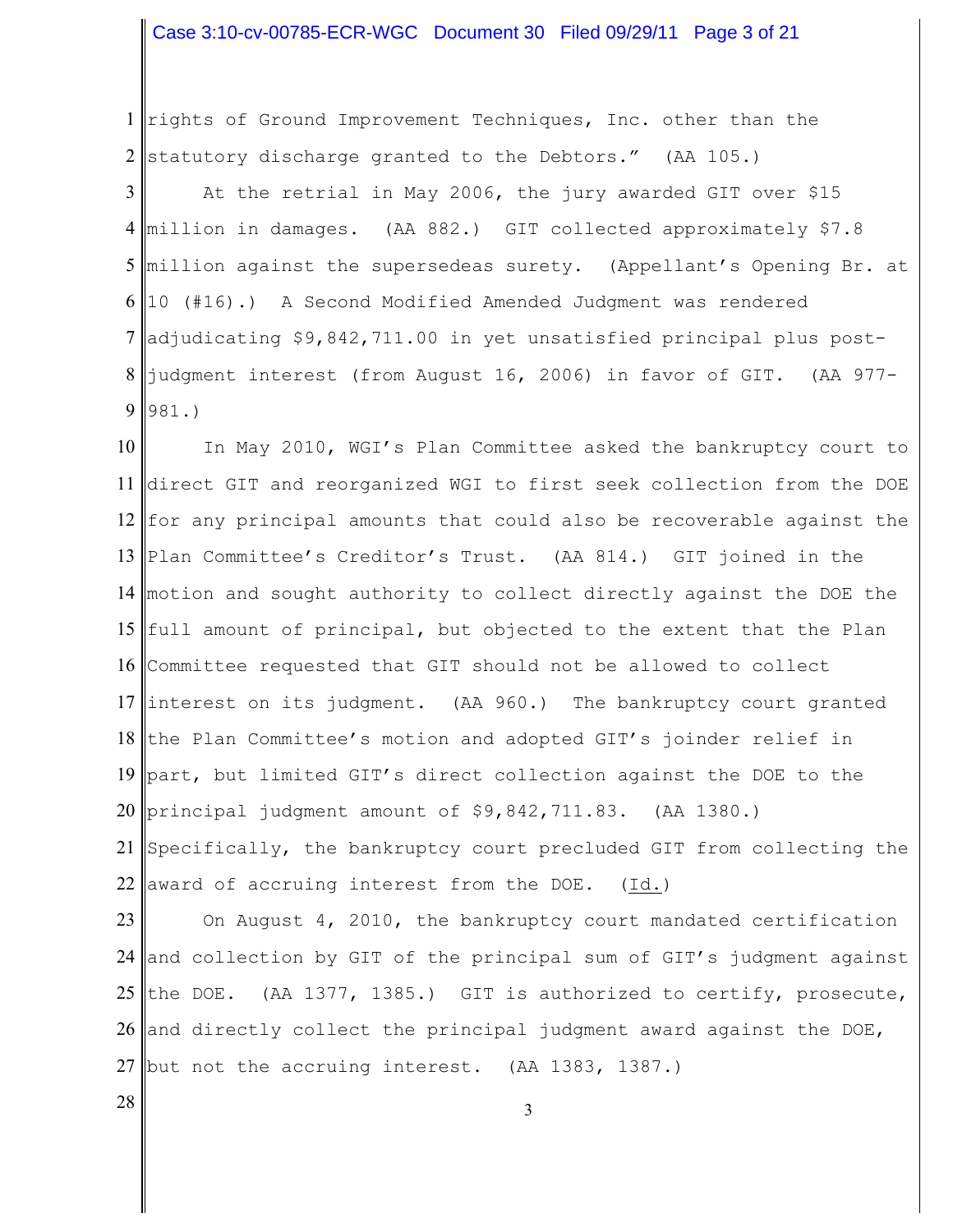Case 3:10-cv-00785-ECR-WGC Document 30 Filed 09/29/11 Page 4 of 21

1 2 l 3 4 bankruptcy court denied GIT's motion on November 15, 2010. (AA 5 1563.) GIT appealed. On August 17, 2010, GIT filed a Motion for Reconsideration (AA 1390) requesting that the bankruptcy court reconsider its ruling that GIT may not collect post-judgment interest from the DOE. The

6 7 by election of a party to the appeal (#1). On February 1, 2011, 8 Appellant filed its Opening Brief (#16). On February 22, 2011, 9 10 Appellant filed its Reply Brief (#21). On the same date, Appellant 11 filed its Motion for Hearing (#22). A hearing on the appeal was 12 held on September 26, 2011. On December 17, 2010, the appeal was transferred to this Court Appellees filed their Answering Brief (#20). On March 8, 2011,

13

14

# **II. Jurisdiction**

15 16 from "final judgments, orders, and decrees" of the bankruptcy court 17 pursuant to 28 U.S.C. § 158(a)(1), as well as certain interlocutory 18 orders described in 28 U.S.C. § 158(a)(2). A party may also, "with 19 leave of the court," appeal from other interlocutory orders and 20 decrees pursuant to 28 U.S.C. § 158(a)(3). <u>See In re City of Desert</u> 21 Hot Springs, 339 F.3d 782, 787 (9th Cir. 2003) (noting that the 22 district court must hear appeals from final decisions of the 23 bankruptcy courts, but it is within the discretion of the district 24 United States District Courts have jurisdiction to hear appeals court to hear appeals of interlocutory orders).

25 26 within the meaning of 28 U.S.C. § 158(a)(1) because it represents 27 Here, the bankruptcy court's order constitutes a final order the bankruptcy court's final resolution of the parties' rights with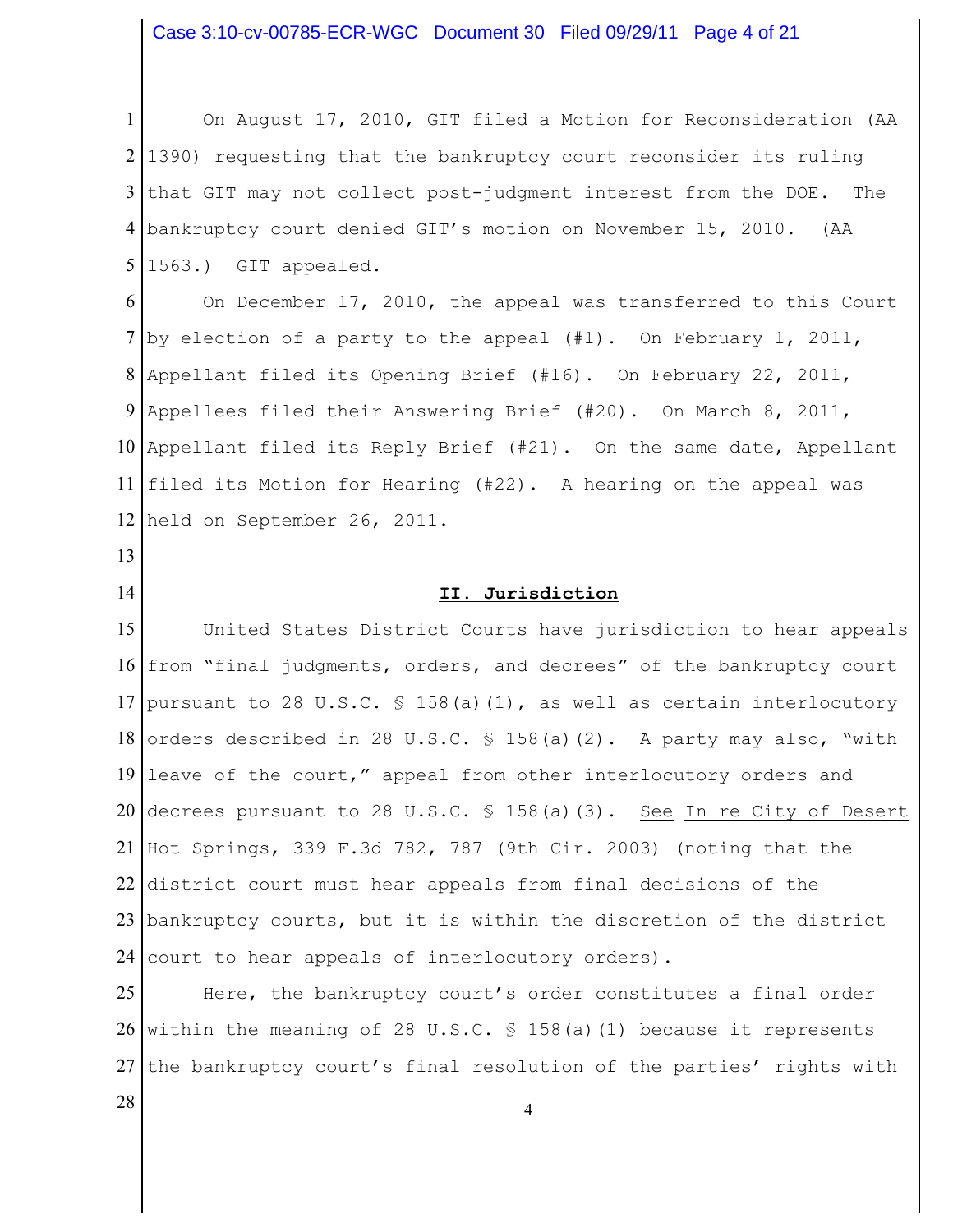Case 3:10-cv-00785-ECR-WGC Document 30 Filed 09/29/11 Page 5 of 21

1 regard to Appellant's claim for post-petition interest. See id. at 2 l 3 deciding whether orders in bankruptcy cases are final, 'recognizing 4 5 conclusive either to the rights of individual parties or the 6 ultimate outcome of the case that final decisions as to them should 7 be appealable as of right.'") (quoting In re Mason, 709 F.2d 1313, 8 1317 (9th Cir. 1983)). As such, we have jurisdiction over the 9 10 11 12 13 14 15 16 17 18 19 20 21 22 23 24 25 26 27 28 788 (describing the Ninth Circuit's "'pragmatic' approach to that certain proceedings in a bankruptcy case are so distinct and appeal pursuant to section 158(a). **III. Standard of Review** We review the bankruptcy court's application of the Bankruptcy Code to the Plan *de novo*.<sup>1</sup> See Temecula v. LPM Corp. (In re LPM Corp.), 300 F.3d 1134, 1136 (9th Cir. 2002).  $\frac{1}{1}$  The bankruptcy court held that "[t]he post-judgment interest awarded by the Colorado District Court in connection with the Judgment is unmatured interest as of the Petition Date. Unmatured interest is not allowable under Bankruptcy Code Sec 502(b)(1) and pursuant to Article 7.2 of the Plan as previously found by this Court and upheld on appeal by the United States District Court for the District of Nevada." (AA 1380-81.) To the extent that our Order reviews the bankruptcy court's interpretation of its confirmation order and the Plan itself, a more deferential abuse of discretion review may be appropriate, though neither the Ninth Circuit Court of Appeals nor the Ninth Circuit BAP has ruled on the issue. See, e.g., Travelers Indem. Co. v. Bailey, 129 S. Ct. 2195, 2204 n.4 (2009) (noting that "[n]umerous Courts of Appeals have held that a bankruptcy court's interpretation of its own confirmation order is entitled to substantial deference" and collecting cases); but see In re Consolidated Water Utilities, Inc., 217 B.R. 588, 590 (B.A.P. 9th Cir. 1998) (discussing Ninth Circuit case law that may suggest deference should not be given). However, the arguments presented to this Court have focused on the bankruptcy court's interpretation of  $\S$  502(b)(2) rather than on the court's interpretation of the Plan, and therefore we apply a *de novo* standard of review.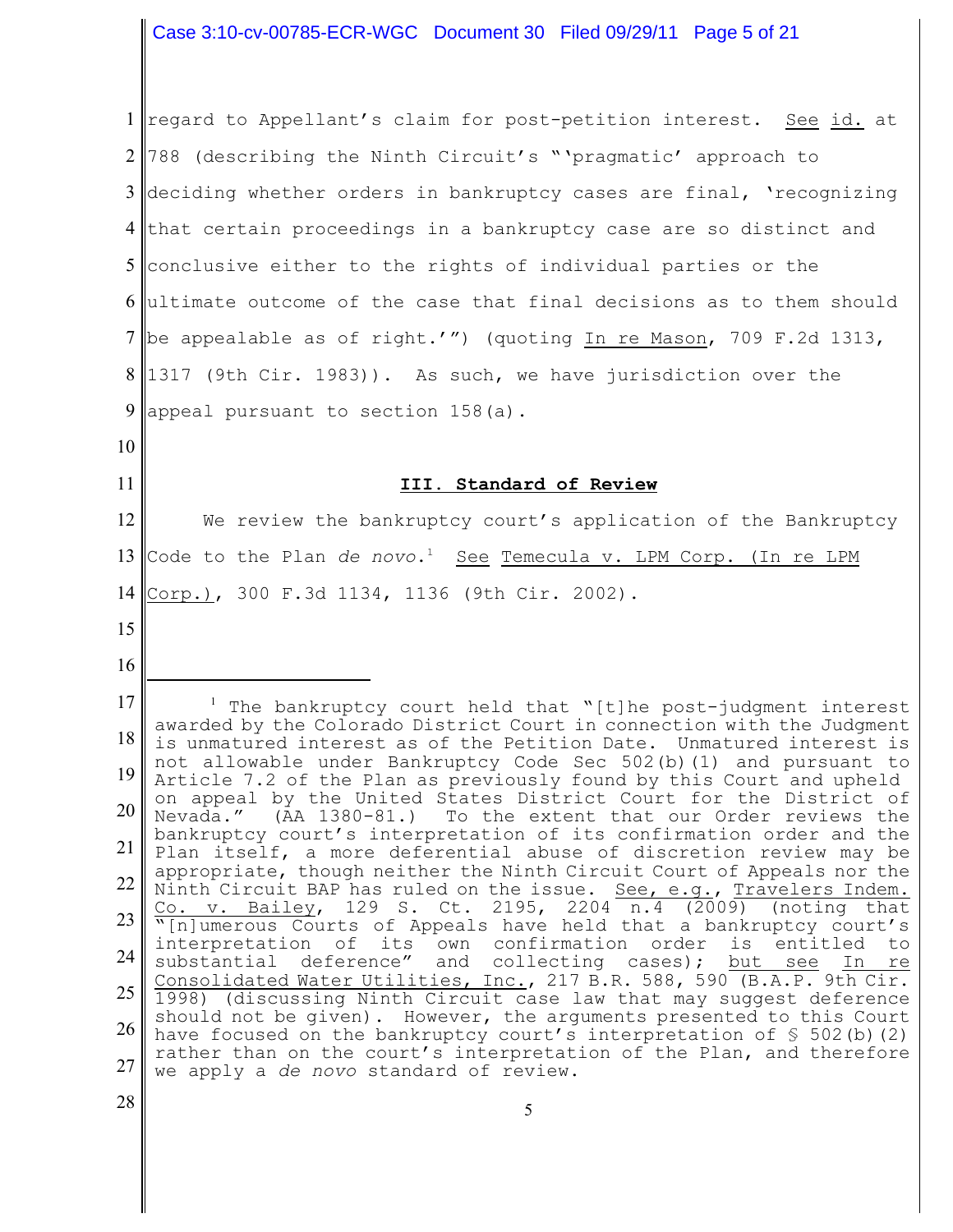#### **IV. Discussion**

2 3 4 5 should disallow claims for unmatured interest. Appellant argues 6 7 8 furthermore, the bankruptcy court violated 11 U.S.C. § 524(e) by 9 10 Appellant. Appellant asserts that the bankruptcy court incorrectly applied 11 U.S.C. § 502(b)(2) in disallowing post-petition interest on its  $\frac{1}{1}$ udgment against the DOE. Section 502(b)(2) provides that the court that because its claim for post-petition interest is against the DOE, and not the bankruptcy estate,  $\frac{1}{5}$  502(b)(2) does not apply, and discharging the DOE from its independent obligation owed to

11 12 by this Court. In Hathaway v. Raytheon Engineers & Constructors, 13 14 tort claimants who had obtained a judgment against a Chapter 11 15 debtor in a personal injury suit could not collect post-petition 16 interest from the debtor's insurer. 432 B.R. 282 (D. Nev. 2010). 17 While examining the present case, we reconsidered our analysis in 18 The bankruptcy court in this case relied on a previous decision Inc. (In re Washington Group International, Inc.), we ruled that Hathaway and have found reason to question our prior holding.<sup>2</sup>

19

23

1

#### **A. Policy Reasons Behind 11 U.S.C. § 402(b)**

20 21 basic reasons for the rule denying post-petition interest as a claim 22 against the bankruptcy estate are the avoidance of unfairness as In 1964, the United States Supreme Court explained that "[t]he

<sup>24</sup> 25 26 27  $2$  Let us be the first to acknowledge that the bankruptcy judge was certainly appropriately entitled to rely on our previous published decision on this issue. We regret having misled our colleague. Judges are generally reluctant to reverse prior decisions for reasons of personal pride and because it undermines confidence in and reliance on our decisions. I have often said it takes a real judge to admit that he is wrong. There is, however, an overriding obligation to do justice and that we apply.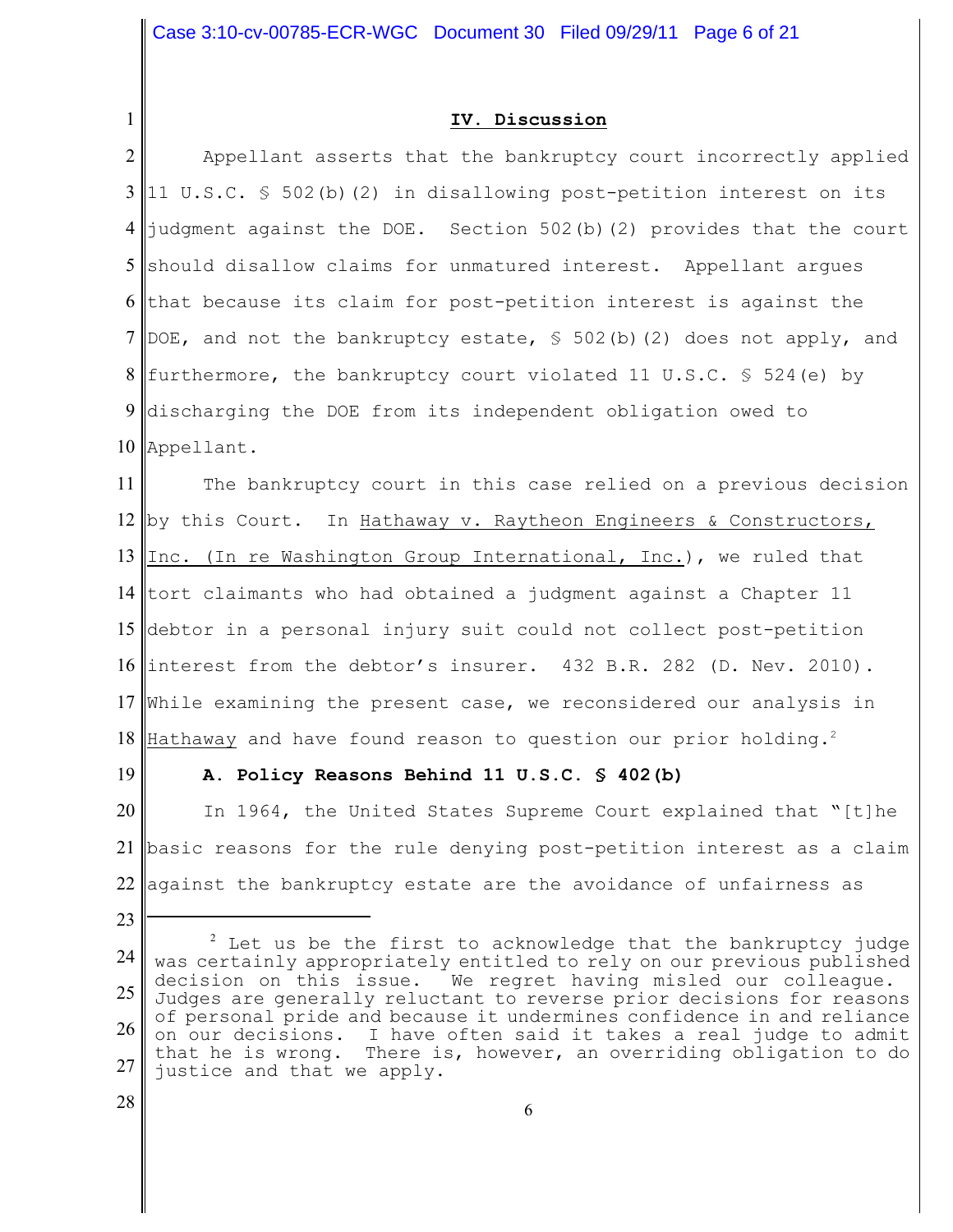# Case 3:10-cv-00785-ECR-WGC Document 30 Filed 09/29/11 Page 7 of 21

1 2 3 4 5 6 7 8 9 10 11 12 13 14 15 16 17 18 19 20 21 22 23 between competing creditors and the avoidance of administrative inconvenience." Bruning v. United States, 376 U.S. 358, 362  $(1964).$ <sup>3</sup> The Supreme Court quoted American Iron & Steel Manufacturing Company v. Seaboard Air Line Railway to explain that the rule against post-petition interest "is not because the claims had lost their interest-bearing quality during that period, but is a necessary and enforced rule of distribution, due to the fact that . . . assets are generally insufficient to pay debts in full." Bruning, 376 U.S. at 362 n. 4 (quoting American Iron & Steel, 233 U.S. 261, 266 (1911)). The first reason behind disallowing postpetition interest, the concern about fairness among creditors, lies in the fact that some debts may carry a high rate of interest and some a low rate. Id. Allowing post-petition interest would then result in inequality in the payment of interest accrued during the delay incident to bankruptcy proceedings. Id. The Supreme Court also quoted American Iron & Steel for the proposition that interest should be paid if the estate proves solvent. Id. The Supreme Court's hint that a solvent estate should pay post-petition interest lends credence to the idea that the rule against post-petition interest is not in any way a judgment on the merits of post-petition interest, but merely a rule of distribution meant to maximize fairness in bankruptcy. See id. In accordance with the note in Bruning, lower courts have ruled that solvent estates should pay

28

<sup>25</sup> 26 27 ' While Bruning was decided before the Bankruptcy Reform Act of 1978, courts continue to apply the reasoning in Bruning to cases arising under  $\frac{1}{5}$  502(b)(2) of the Bankruptcy Reform Act of 1978. See, e.g., Leeper v. Pennsylvania Higher Educ. Assistance Agency, 49 F.3d 98, 104-05 (3d Cir. 1995); Metro Commercial Real Estate, Inc. v. Reale, 968 F. Supp. 1005, 1007-08 (E.D. Pa. 1997).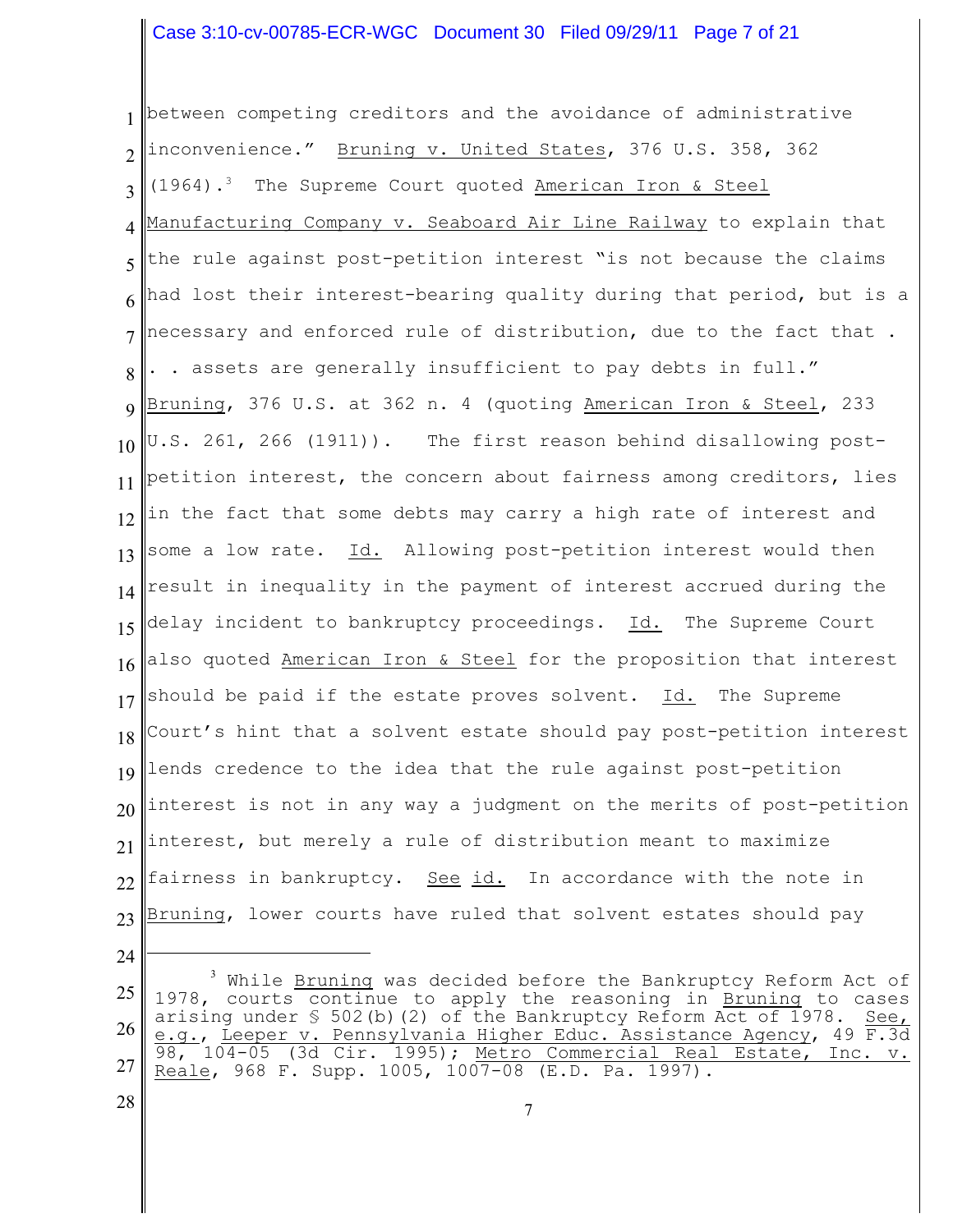#### Case 3:10-cv-00785-ECR-WGC Document 30 Filed 09/29/11 Page 8 of 21

1 2 3 4 5 6 post-petition interest despite  $\frac{1}{5}$  502(b)(2). See, e.g., In re Fast, 318 B.R. 183, 190 (Bankr. D. Colo. 2004); see also United States v. Alaska National Bank of the North, (Matter of Walsh Constr., Inc.), 669 F.2d 1325, 1330 (9th Cir. 1982) (noting that one exception to the rule against post-petition interest is when the alleged bankrupt proves solvent).

7 8 9 10 11 12 13 14 15 16 17 18 19 20 21 22 23 Appellee suggests that allowing the collection of post-petition interest implicates concerns about fairness among creditors. We reject this argument, however, because our reading of Bruning is that the fairness among creditors is only a concern when the estate is insolvent, and the creditors would be paid interest out of the estate, thereby reducing the recovery of certain creditors with low interest rate debts compared to creditors with high interest rate debts. This interpretation is bolstered by the fact that 11 U.S.C. § 506(b) provides that an oversecured creditor is entitled to interest on its claim. Section 506(b) is an exception to the prohibition against post-petition interest provided in § 502(b)(2). $^4$ As in the oversecured creditor example, allowing GIT to collect post-petition interest from a third-party non-debtor, the DOE, does not implicate questions of fairness among creditors. Collection from a third party cannot reduce the available funds in the estate for other creditors. There is no dispute that a creditor can obtain payment from a third party such as an insurance company or a

24

<sup>25</sup> 26 27  $4$  Because we ultimately determine that  $$502(b)(2)$  applies only to claims against the estate, the fact that there is no express exception applicable to guarantors, insurance companies, or thirdparty non-debtors in general, is not fatal to our conclusion that GIT is entitled to collect post-petition interest from the DOE.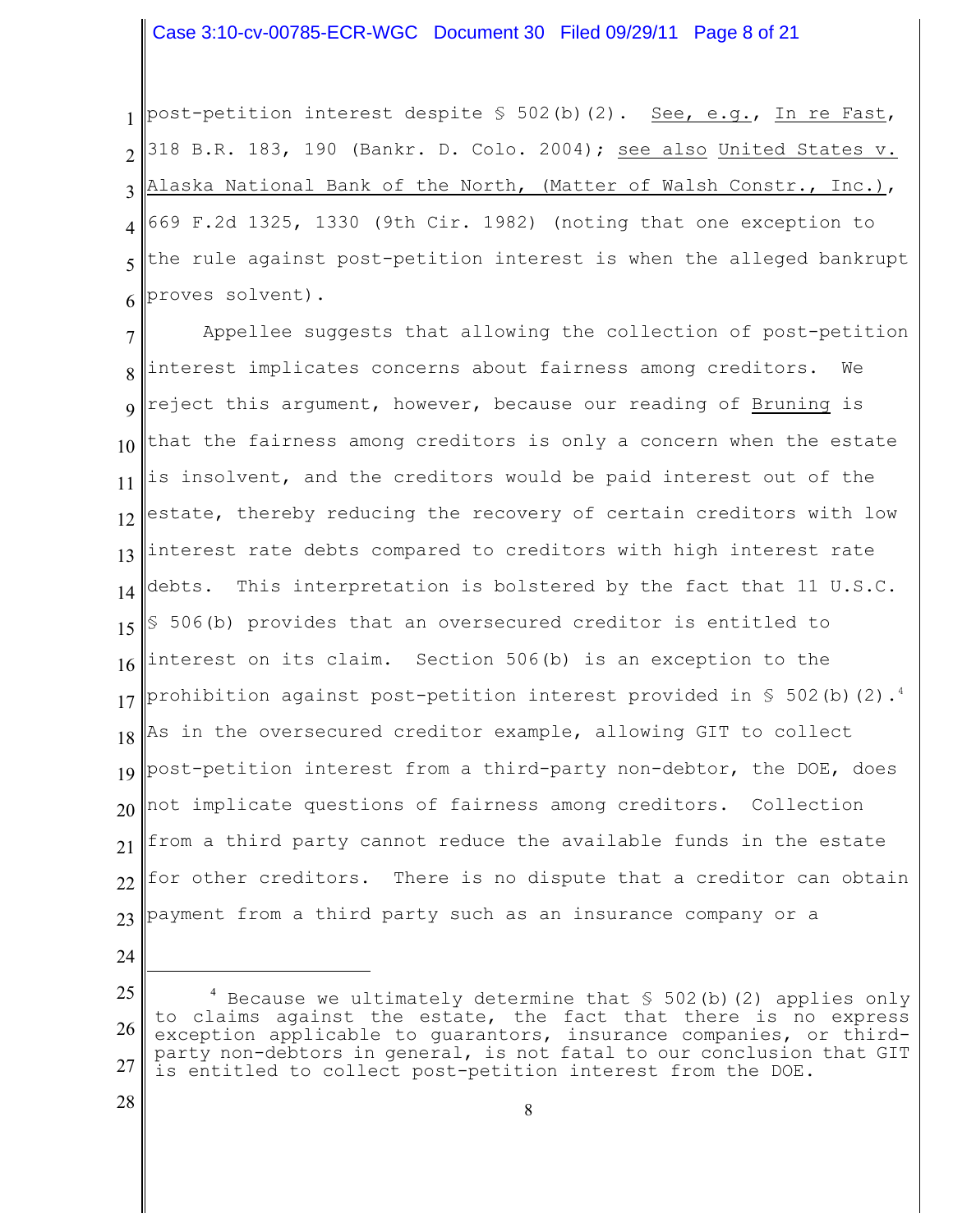### Case 3:10-cv-00785-ECR-WGC Document 30 Filed 09/29/11 Page 9 of 21

1 2 3 guarantor. Allowing post-petition interest when the third party is obligated to pay, and can make the payment in full, does not detract from other creditors.

4 5 6 7 8 9 10 11 12 13 14 15 16 17 18 19 20 21 22 23 24 25 26 Of course, the question then becomes, what if the third-party non-debtor cannot pay in full? If the third party can only pay, for example, money to cover interest and only part of the principal, should the creditor then be allowed to make a claim against the estate for the remainder of the principal, and thereby reduce the available funds in the estate and negatively impact fairness among creditors, in a way that it would not be able to do if the creditor could not collect post-petition interest from the third party? This precise question was answered by the Court of Appeals for the Fourth Circuit in 2007. See In re Nat'l Energy & Gas Transmission, Inc., 492 F.3d 297 (4th Cir. 2007). In that case, a creditor obtained partial payment from a guarantor of the debtor, attempted to apply that payment to post-petition interest before applying the remainder to partial satisfaction of principal, and then tried to collect the remainder of the principal from the bankruptcy estate. Id. at 300. The question of whether post-petition interest may be collected from a guarantor was not before the Fourth Circuit, which accepted that a guarantor is liable for post-petition interest based on prior caselaw. Id. at 303 n. 5. The Fourth Circuit ruled that the creditor could not classify payment from a non-debtor guarantor as non-principal and thus preserve the full value of the principal for collection in bankruptcy when the guarantee is insufficient to cover

- 
- 27
- 28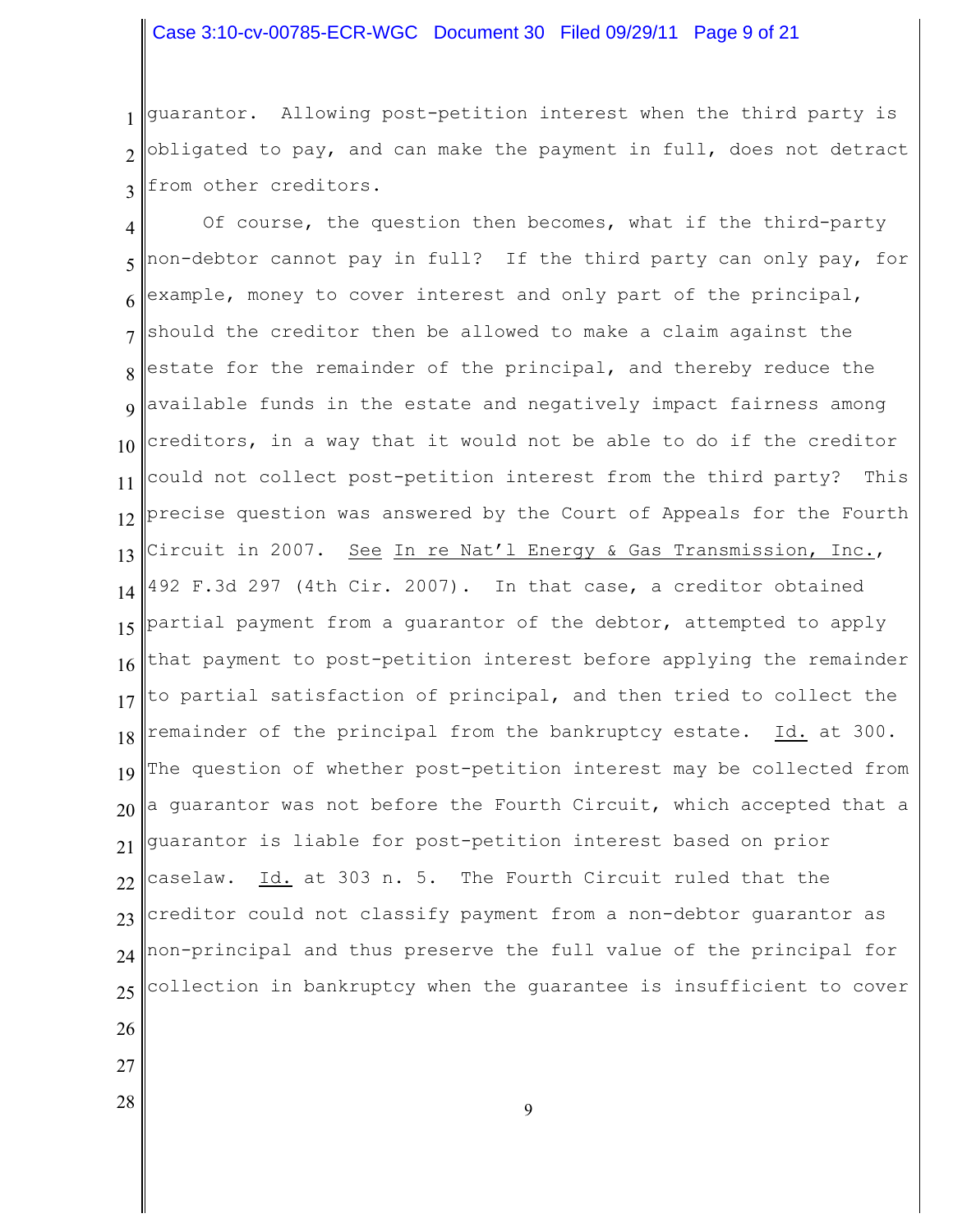# Case 3:10-cv-00785-ECR-WGC Document 30 Filed 09/29/11 Page 10 of 21

1 2 3 4 5 6 7 8 both principal and interest.<sup>5</sup> Id. at 303. The Fourth Circuit did not rule that a creditor is prohibited from collecting post-petition interest from the third-party guarantor, it merely held that the creditor could not apply the payment from the guarantor to interest first when the payment was insufficient to cover both principal and interest, and then attempt to collect the principal from the estate, because  $$502(b)(2)$  prevents the creditor from collecting postpetition interest from the estate. Id.

9 10 11 12 13 14 15 16 In re National Energy shows that simply allowing the collection of post-petition interest from non-debtors will not result in the collection of post-petition interest from the bankruptcy estate, even if the non-debtor payment is insufficient to cover both principal and interest and the creditor may still have claims against the bankruptcy estate. Furthermore, in our case, it has not been shown that there is anything but the most hypothetical suggestion that GIT would not be compensated in full by the DOE and

18 19 20 21 22 23 24 25 26 27  $^5$  Judge Duncan filed a scathing dissent to In re National Energy, stating that "it is also well-settled that § 502(b)(2) has no impact on the accrual of unmatured interest against non-debtors, including<br>non-debtor guarantors."  $\underline{Id.}$  at 304 (Duncan, J., dissenting) Id. at 304 (Duncan, J., dissenting) (citations omitted). Judge Duncan suggests that the majority's approach in In re National Energy undermines not only the idea that § 502(b)(2) only operates on claims against the bankruptcy estate and not third parties, but also  $\frac{1}{5}$  524(e), which provides that the discharge of a debt of the debtor does not affect the liability of any other entity on such debt. Id. at 305 (Duncan, J., dissenting). He further concludes that a creditor's receipt of payment from a nondebtor guarantor does not implicate fairness as between competing creditors or administrative inconvenience. Id. While the question of the proper allocation of a non-debtor's payment to principal or interest is not before us, we note that only allowing a creditor postpetition interest when the third party can satisfy the debt in full, including interest, mirrors § 506(b)'s provision that a secured creditor may collect post-petition interest when his collateral is of sufficient value to satisfy principal and interest.

28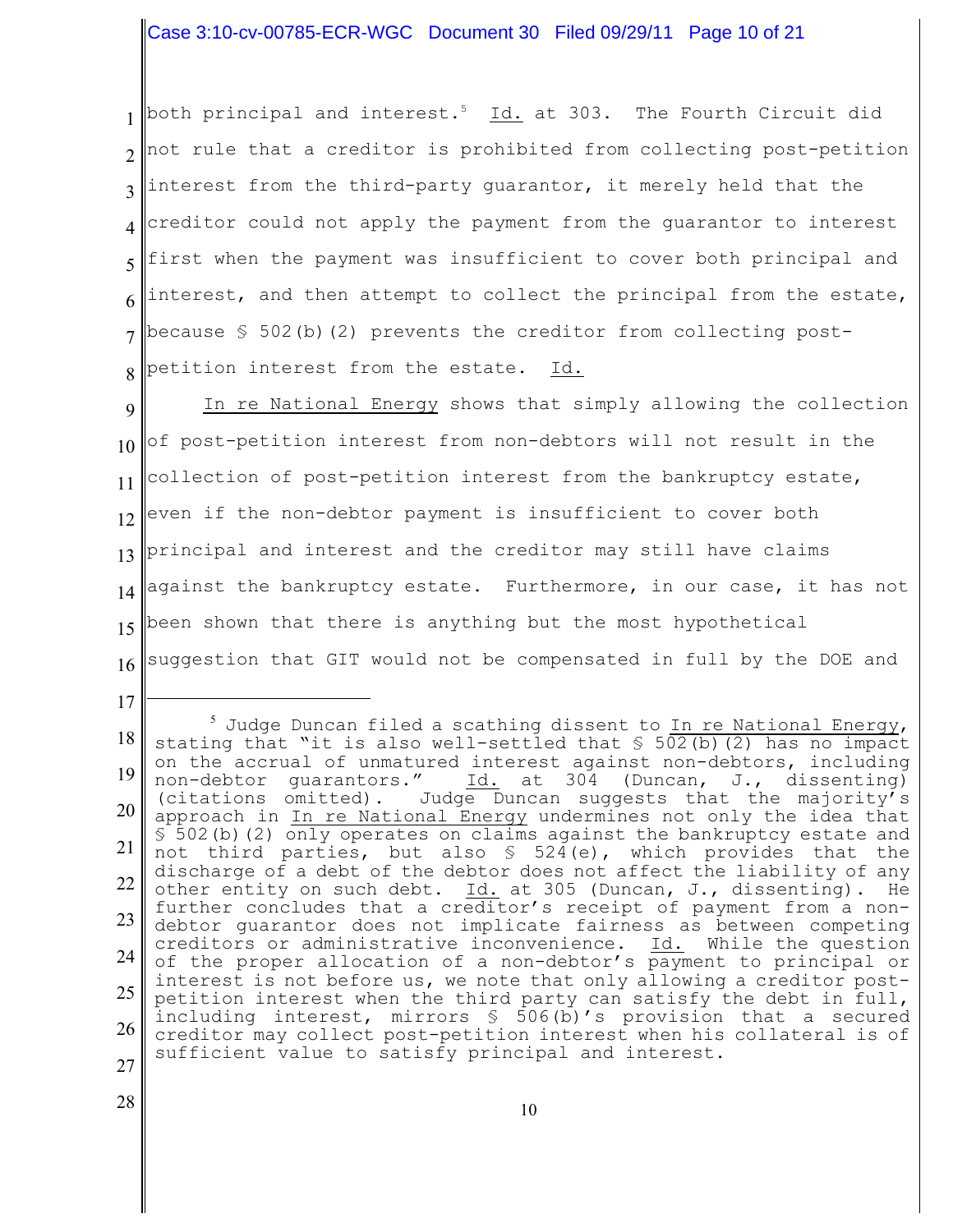## Case 3:10-cv-00785-ECR-WGC Document 30 Filed 09/29/11 Page 11 of 21

1 2 3 4 5 6 would have to seek collection from the bankruptcy estate. Even if that unlikely scenario comes to pass, it is undisputed that GIT cannot collect post-petition interest from the estate. Merely allowing GIT to collect that interest from a third party does not negatively affect the available funds in the estate, and therefore cannot result in unfairness among creditors. 6

7 8 9 10 11 12 13 14 15 16 17 18 19 20 The second reason for disallowing post-petition interest, that of the avoidance of administrative inconvenience, has been explained as follows. Disallowing post-petition interest avoids administrative inconvenience "by ensuring that it is 'possible to calculate the amount of claims easily.'" In re Kielisch, 258 F.3d 315, 321 (4th Cir. 2001) (quoting In re Hanna, 872 F.2d 829, 830 (8th Cir. 1989)). Appellees repeatedly argue that if the DOE does not pay the judgment in full, GIT can then come to the estate and thereby cause administrative inconvenience as well as unfairness among creditors. We find that Appellees' argument is merely a red herring, one that misses the point of the concern about administrative inconvenience with relation to post-petition interest. It is, of course, undoubtedly true that GIT could make a claim against the estate if the DOE does not pay the judgment amount

28

<sup>22</sup> 23 24 25 26 27 <sup>6</sup> Appellees suggested that it would be unfair to allow GIT to collect post-petition interest when other unsecured creditors may not. However, the Bankruptcy Code provides that oversecured creditors may collect post-petition interest. The unfairness that must be prevented is unfairness unavoidable due to the bankruptcy, that is, awarding a windfall incident to the delay inherent in bankruptcy proceedings to creditors with high interest rates. When a creditor is repaid on its claim by a third party source, such as by a guarantor, or an insurance company, they are receiving more than they would from the estate, but satisfaction by a third party does not diminish the funds available in the estate for other creditors, and therefore does not cause unfairness.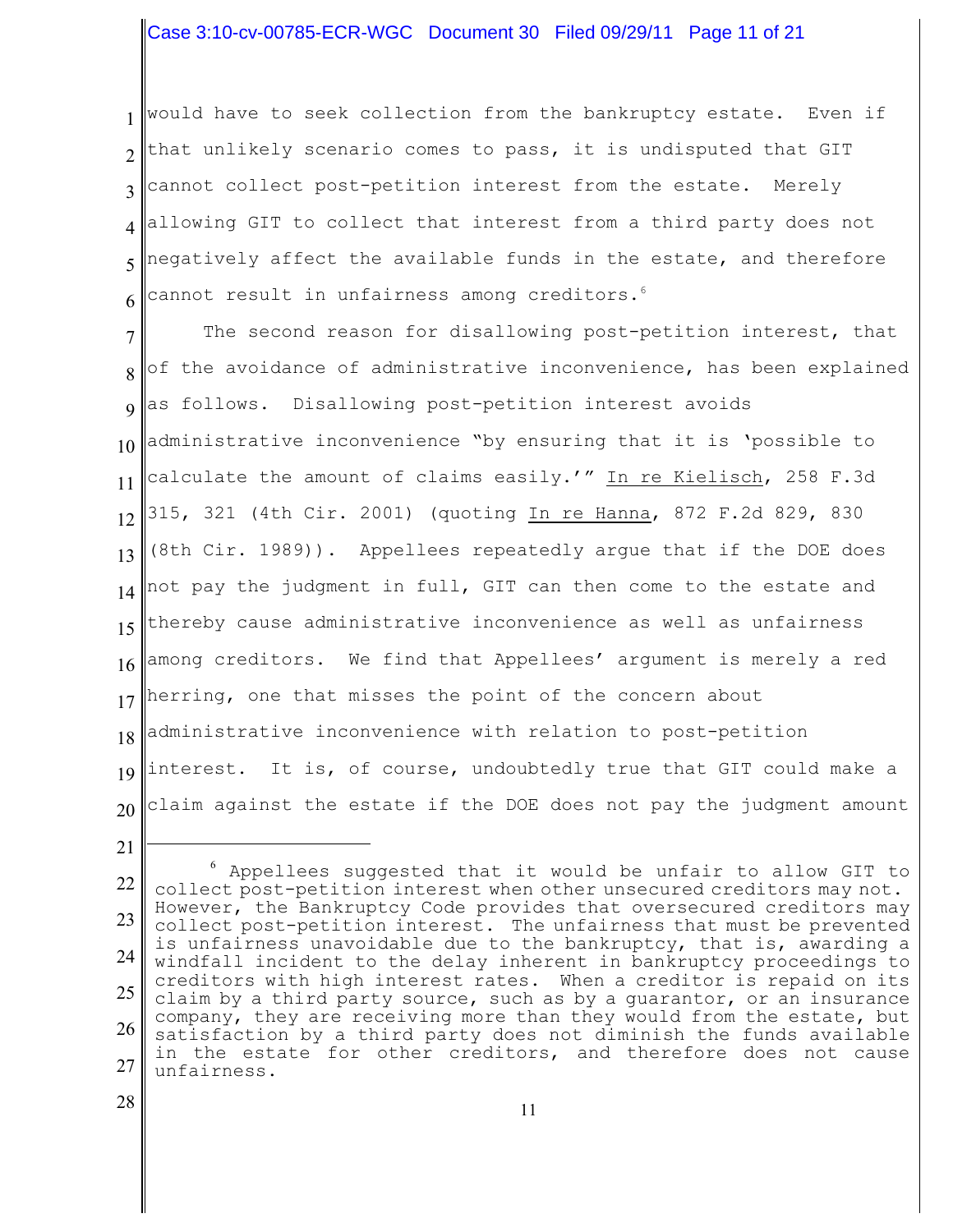# Case 3:10-cv-00785-ECR-WGC Document 30 Filed 09/29/11 Page 12 of 21

1 2 3 4 5 6 7 8 9 10 11 12 13 14 15 16 17 18 19 20 in full. However, GIT already holds that right, and will continue to hold that right regardless of whether it is entitled to collect post-petition interest from the DOE. The relevant question is whether GIT will inconvenience the administration of the estate by a ruling in its favor on post-petition interest. Allowing postpetition interest claims against the *estate* would inconvenience the administration of the estate because each claim may have a different interest rate, thereby complicating calculation of the amount of each claim. See In re Kielisch, 258 F.3d at 321; In re Hanna, 872 F.2d at 830. Allowing post-petition interest against a *third party*, however, would not result in the same burden against the estate. Furthermore, we note that the Supreme Court has hinted, and several lower courts have held, that solvent estates should pay not only principal, but also interest to its creditors. See, e.g., Bruning, 376 U.S. at 362 n. 4; In re Fast, 318 B.R. at 190; see also Matter of Walsh, 669 F.2d at 1330. Therefore, even the possibility of administrative inconvenience in calculating claims is subordinate to the principle that creditors should get their due, with some reasonable limitations placed by the Bankruptcy Code in order to promote fairness and administrative efficiency.

21 22 23 The bankruptcy court's concern that creditors may be treated unfairly and that the administration of the estate could possibly be inconvenienced is, of course, entitled to some deference.' (AA 1541-

28

<sup>25</sup> 26 27  $'$  In its order, the bankruptcy court merely states that postjudgment interest is unmatured interest not allowable under § 502(b). (AA 1380.) The bankruptcy court expressed some concern over whether unfairness or inconvenience could result from allowing GIT to collect post-petition interest from the DOE, but we do not believe that those concerns, articulated at the hearing and not included in the final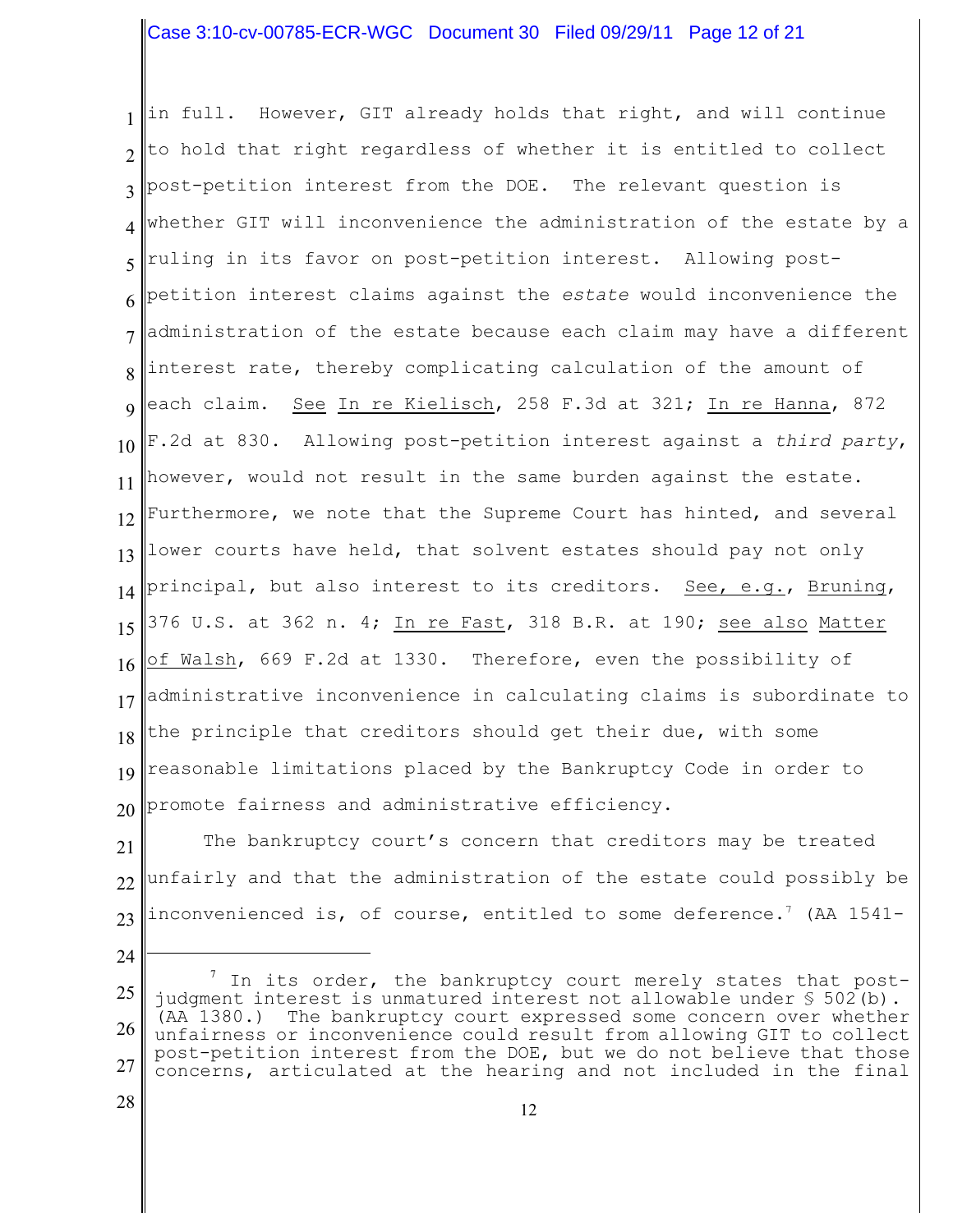# Case 3:10-cv-00785-ECR-WGC Document 30 Filed 09/29/11 Page 13 of 21

1 2 3 4 5 6 7 8 9 10 11 12 13 14 15 16 1542, 1550.) However, we believe that the bankruptcy court may not have considered the Fourth Circuit's ruling in In re National Energy, which was never presented to the bankruptcy court, as well as the fact that GIT cannot and will not recover interest from the estate as a result of a ruling that it can recover interest from the DOE. The mere possibility that GIT may be able to make a claim against the estate in the case that the DOE refuses or is unable to pay the full judgment cannot be enough to prohibit GIT from collecting post-petition interest from a third party, which does not diminish available funds in the estate or change the calculation of the amount of claims against the estate. With that understanding, we cannot find that allowing GIT to collect post-petition interest would unduly prejudice the administration of the estate, beyond very speculative suggestions about the inconvenience of having to reject a far-fetched claim by GIT, one that GIT assured the bankruptcy court and this Court that it would not make.<sup>8</sup>

17 18 19 20 21 22 In Bruning, the Supreme Court held that post-petition interest on an unpaid tax debt not discharged by bankruptcy remains a personal liability of the debtor, because an action brought against the debtor personally, rather than against the estate, "cannot inconvenience administration of the bankruptcy estate, cannot delay payment from the estate unduly, and cannot diminish the estate in

23

<sup>24</sup> 25 order, rise to the level of findings that we must review for abuse of discretion.

<sup>26</sup> 27  $^8$  GIT was willing to state that any ability to collect the postpetition interest against the DOE "will not increase the [liability of the] Plan Committee or the Class 7 creditors beyond the [principal amount of the judgment]." (AA 1540.)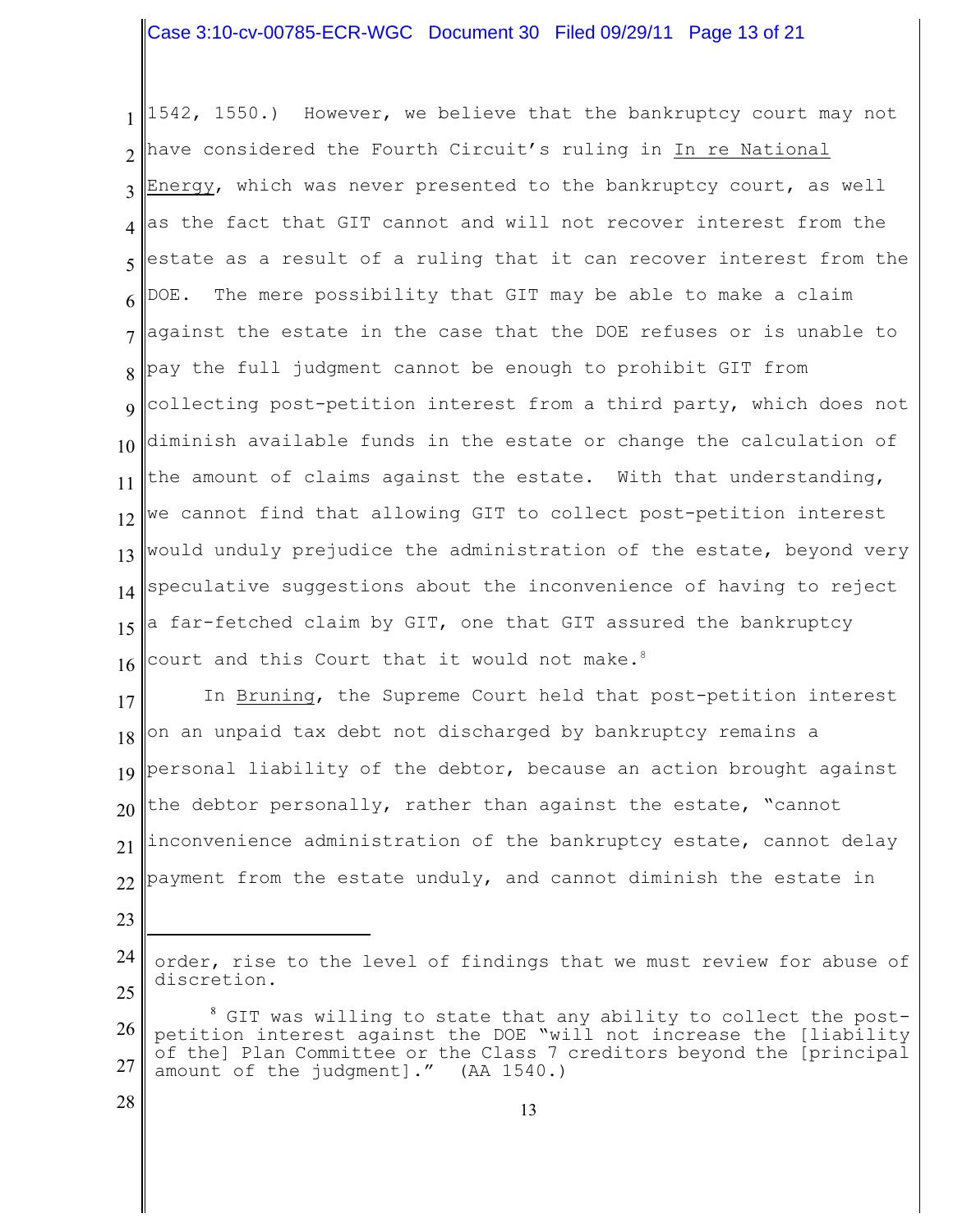### Case 3:10-cv-00785-ECR-WGC Document 30 Filed 09/29/11 Page 14 of 21

1 2 3 4 5 6 7 8 9 favor of high interest creditors at the expense of other creditors." Id. at 362; see also In re Foster, 319 F.3d 495, 498 (9th Cir. 2003) (post-petition interest for nondischargeable child support obligation is nondischargeable and may be collected personally against debtor after the underlying debt is discharged in bankruptcy); In re Artisan Woodworkers, 204 F.3d 888, 891-92 (9th Cir. 2000) (post-petition interest on nondischargeable tax debts may be recovered against a debtor after the underlying debt is discharged in bankruptcy).

10

#### **B. Post-Petition Interest Against Non-Debtors**

11 12 13 14 15 16 17 18 19 20 21 22 23 24 25 26 Those cases involving debts such as child support obligations or tax debts, however, may be distinguished from this case because the debts on which interest accrues are not dischargeable in bankruptcy and remain personal liabilities of the debtor. Whether post-petition interest may be collected against a third-party nondebtor is a question that has not been decisively answered by higher courts. There has, however, been dicta that  $\S$  502(b)(2) operates only on claims against the estate. See, e.g., In re Kielisch, 258 F.3d at 323 ("Section 502 bars creditors from making *claims* from the bankruptcy estate for unmatured interest . . . but does not purport to limit the *liability* on those claims, i.e., 'debts'") (emphasis in original). At first glance, we agree that the Supreme Court's explanation of the policy behind Bruning, concerns of fairness among creditors and avoidance of administrative inconvenience, is not implicated when third-party payment is involved. However, because this interpretation of § 502(b)(2) is not necessarily apparent from

- 27
- 28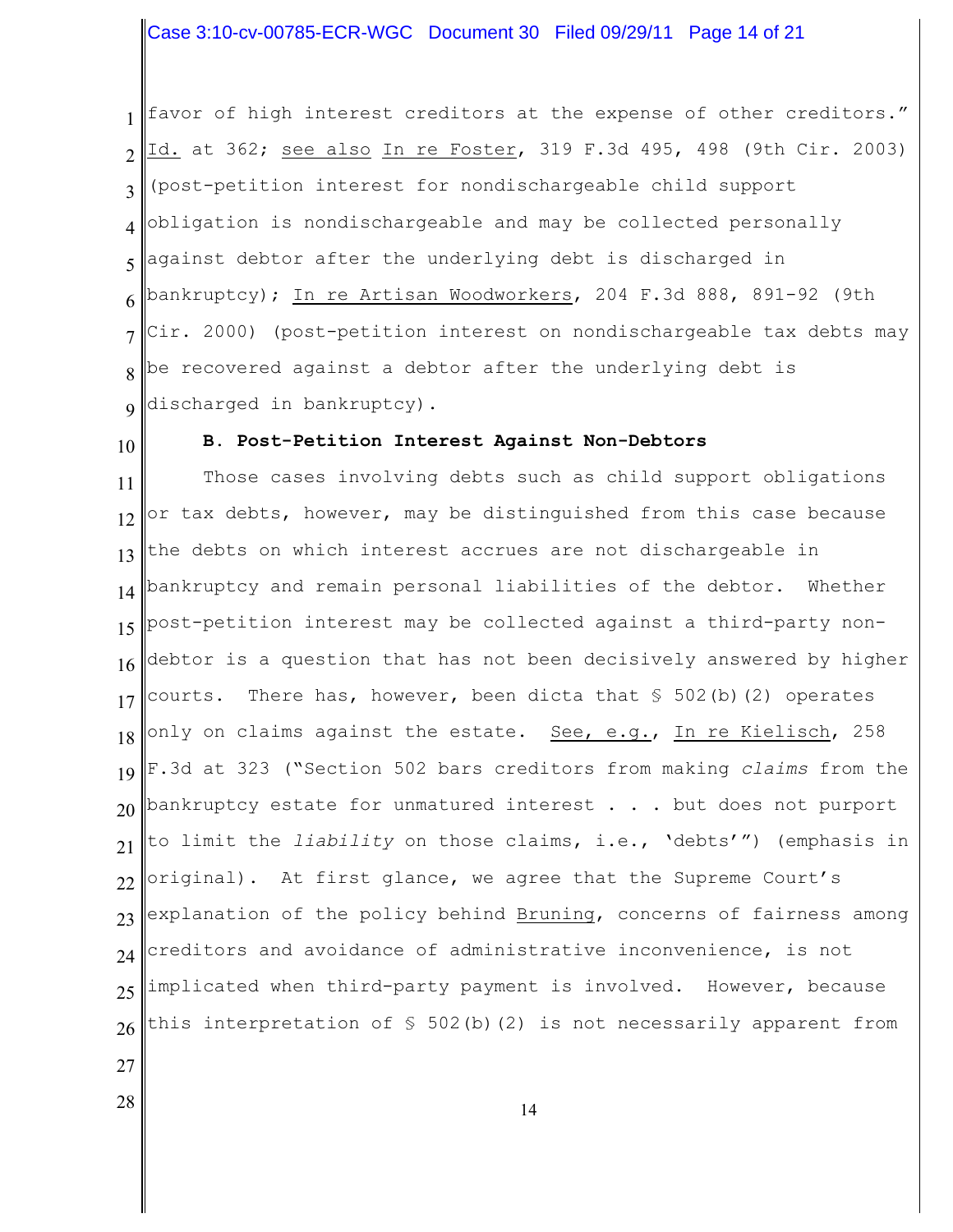### Case 3:10-cv-00785-ECR-WGC Document 30 Filed 09/29/11 Page 15 of 21

1 2 the express language of the Bankruptcy Code, we sought caselaw on the subject of third-party post-petition interest payment.

3 4 5 6 7 8 9 10 11 12 13 14 15 16 17 18 In several cases, lower courts have allowed post-petition interest claims against non-debtors liable for the debt after the debtor receives a discharge. See, e.g., Reale, 968 F. Supp. 1005, 1007 (partner liable for post-petition interest on a debt of the partnership for which the partnership received a discharge in bankruptcy); In re El Paso Refining, Inc., 192 B.R. 144, 146 (Bankr. W.D. Tex. 1996) (guarantor liable for post-petition interest); In re Stoller's, Inc., 93 B.R. 628, 635-36 (Bankr. N.D. Ind. 1988) (guarantors liable for post-petition interest); but see Steering Committees of Lake Road v. National Energy & Gas Transmission, Inc., No. AW-06-766, 2007 WL 2609430 at \*3 (Bankr. D. Md. May 10, 2007) (stating that  $\frac{1}{5}$  502(b)(2) bars an unsecured creditor from recovering interest on any type of claim, including an indemnity claim). Courts have also held that when an estate is solvent, post-petition interest may be collected from the estate. See, e.g., In re Fast, 318 B.R. 183, 190 (Bankr. D. Colo. 2004).

19 20 21 22 23 24 25 26 The ruling of the court in Reale that a partner to a partnership in bankruptcy is still liable for post-petition interest on a partnership debt was based on the Supreme Court's explanation in Bruning of the policy behind the prohibition against collecting post-petition interest. 968 F. Supp. at 1007-09. Because the partner remained liable on the debt, and because fairness among creditors and administration of the estate are not negatively affected by the collection of post-petition interest from the

27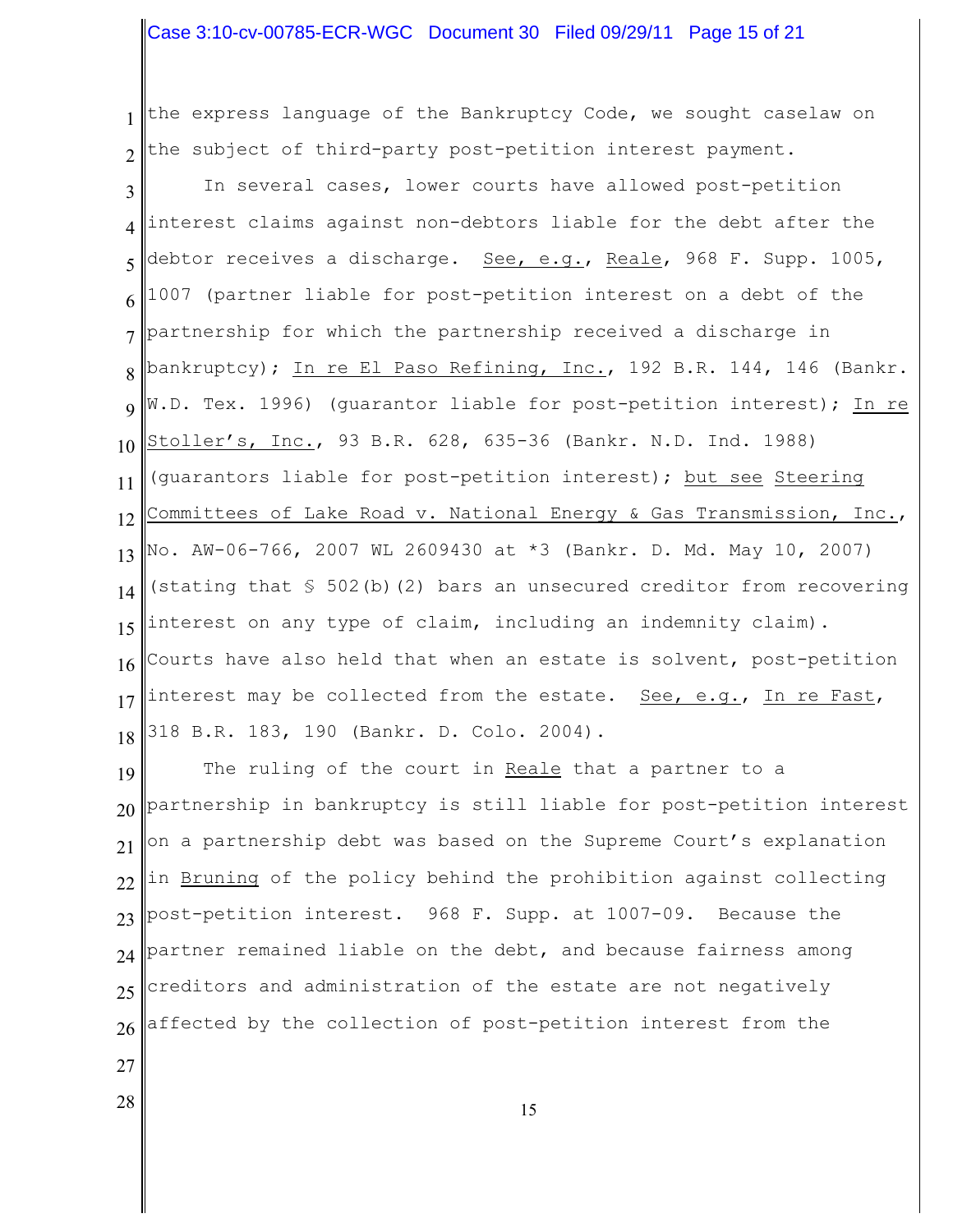Case 3:10-cv-00785-ECR-WGC Document 30 Filed 09/29/11 Page 16 of 21

1 2 partner, the court held that  $\frac{1}{5}$  502(b)(2) simply does not apply. Id. at 1009.

3 4 5 Because of the foregoing cases and the policy behind § 502(b)(2) examined in the previous section, we conclude that § 502(b)(2) applies only to claims made against the bankruptcy estate.

6

13

#### **C. Dependent Liabilities**

7 8 9 10 11 12 The conclusion that  $\frac{1}{5}$  502(b)(2) applies only to claims against the estate would appear to resolve this case. However, one question remains: whether the characterization of the DOE's obligation as independent or pass-through or otherwise dependent on the debtor matters for purposes of  $\frac{1}{5}$  502(b)(2), limiting the liability of the third party to the amount collectable against the debtor. $^9$  In

14 15 16 17 18 19 20 21 22 23 24 25 26 27 <sup>9</sup> Both parties strenuously argue the issue of the relationship of GIT to the DOE. GIT argues that there are facts suggesting an implied-in-fact contract between GIT and the DOE. Appellees argue that the facts do not show an implied-in-fact contract between GIT and the DOE, and that privity is required for GIT to bring a suit directly against the DOE. While we do not disagree that privity of some kind, be it direct contractual relationship or an implied-in-fact contractual relationship, is necessary for GIT to bring suit directly against the DOE, we are unconvinced that these arguments have any relevance to the question before the Court. GIT has not sought to bring a direct action against the DOE. It has, instead, been allowed to proceed nominally against WGI, the prime contractor, and to collect the judgment in the name of WGI against the DOE. The district court in Colorado stated that "[l]itigation costs and costs of judgments under these circumstances, and in this case specifically, are the obligation of the DOE." (AA 1419.) The court further noted that WGI's intervening bankruptcy does not relieve the DOE of its independent obligation to pay the judgment against WGI or any settlement of that judgment. (AA 1420.) The bankruptcy court in this case adopted those findings when it allowed GIT to submit its claim in the name of WGI to the DOE. (AA 1381-83.) The Federal Circuit has noted that while ordinarily, subcontractors do not have standing to sue the government, "prime contractors often do allow subcontractors to prosecute claims in the prime's name when they perceive that the subcontractors really have more at stake in a claim and are therefore willing to work harder on its enforcement." Erickson Air Crane Co. of Washington Inc. v. United States, 731 F.2d 810, 813 (Fed. Cir. 1984). In insurance cases, many states do not allow an injured to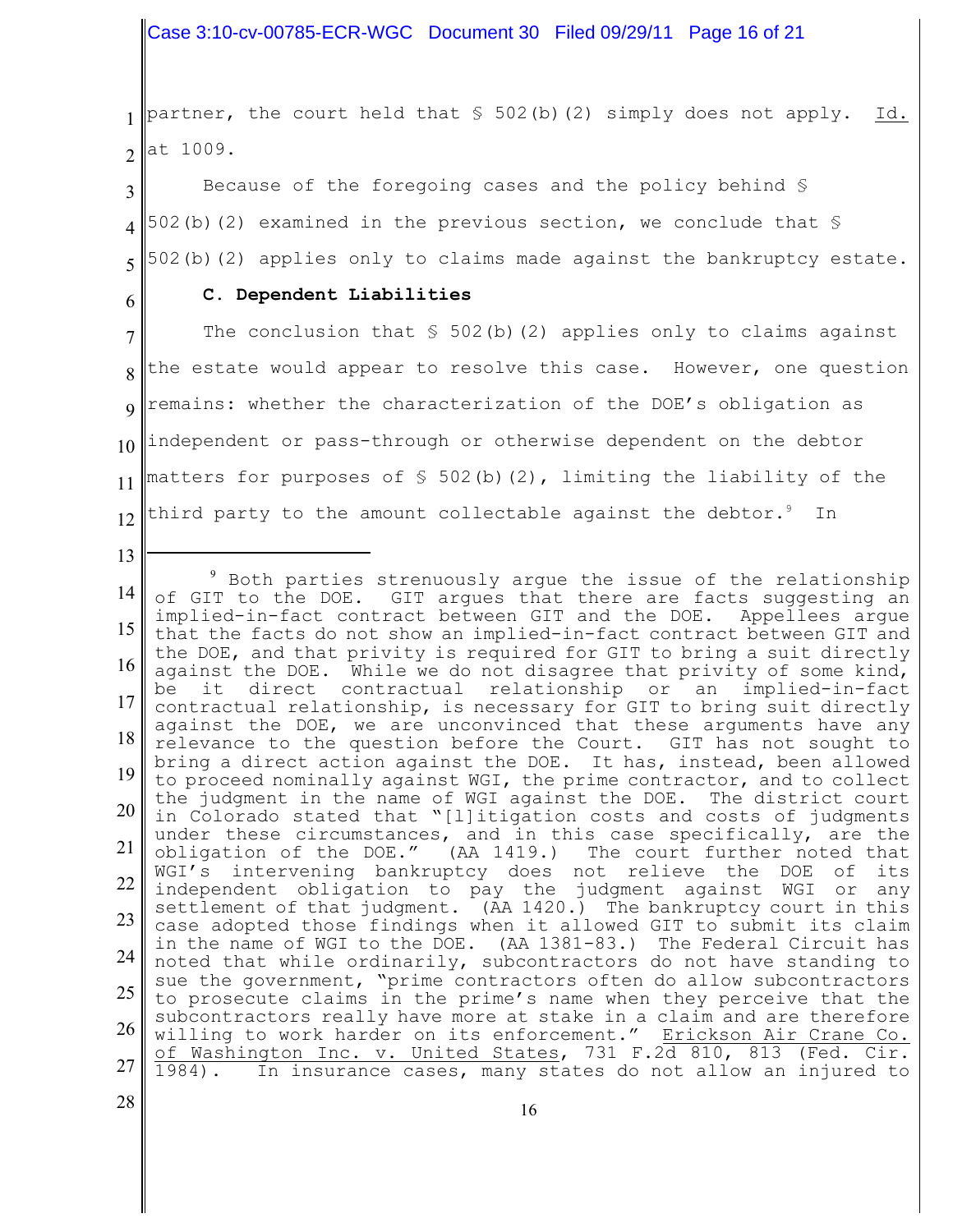# Case 3:10-cv-00785-ECR-WGC Document 30 Filed 09/29/11 Page 17 of 21

1 2 3 4 5 6 7 8 9 10 11 12 13 14 15 16 Hathaway, we stated that "[t]he insurer's liability, however, can be no greater than that of the insured" and therefore "where the insured's personal liability to the third party is limited or reduced for one reason or another, so too would the insurer's liability to the third-party be limited or reduced." 432 B.R. at 288. The bankruptcy court likewise held in the present case that "[b]ecause any reimbursement obligation of the DOE on account of the GIT Claim is coextensive with WGI's liability, any amounts collected from the DOE on account of the GIT Claim cannot be an amount greater than what could be recovered against WGI, and any recovery from the DOE cannot be allocated to post-judgment interest." (AA 1381.) Both our conclusion in Hathaway, and the bankruptcy court's holding in this case, which is based on our decision in Hathaway, depend on the idea that the third party's obligation is limited to the liability of the debtor, and since the debtor cannot be forced to pay postpetition interest, neither can the third party.

17 18 19 20 21 22 23 However, our statement in Hathaway that an insurer's liability must be limited or reduced when the insured's liability is limited or reduced was incorrect in light of 11 U.S.C.  $S$  524(e), which provides that "discharge of a debt of the debtor does not affect the liability of any other entity on, or the property of any other entity for, such debt" and in light of the proposition that "[i]t is generally agreed that the debtor's discharge does not affect the

28

<sup>25</sup> 26 27 bring a suit against the insurer without naming the insured. This does not mean, however, that a claimant may not recover the full amount of its judgment against the insurer despite bankruptcy discharge of the insured. <u>See, e.g., In re Coho Res., Inc.</u>, 345 F.3d<br>at 342-43. Therefore, we will not further address the parties' Therefore, we will not further address the parties' arguments about privity or the lack thereof.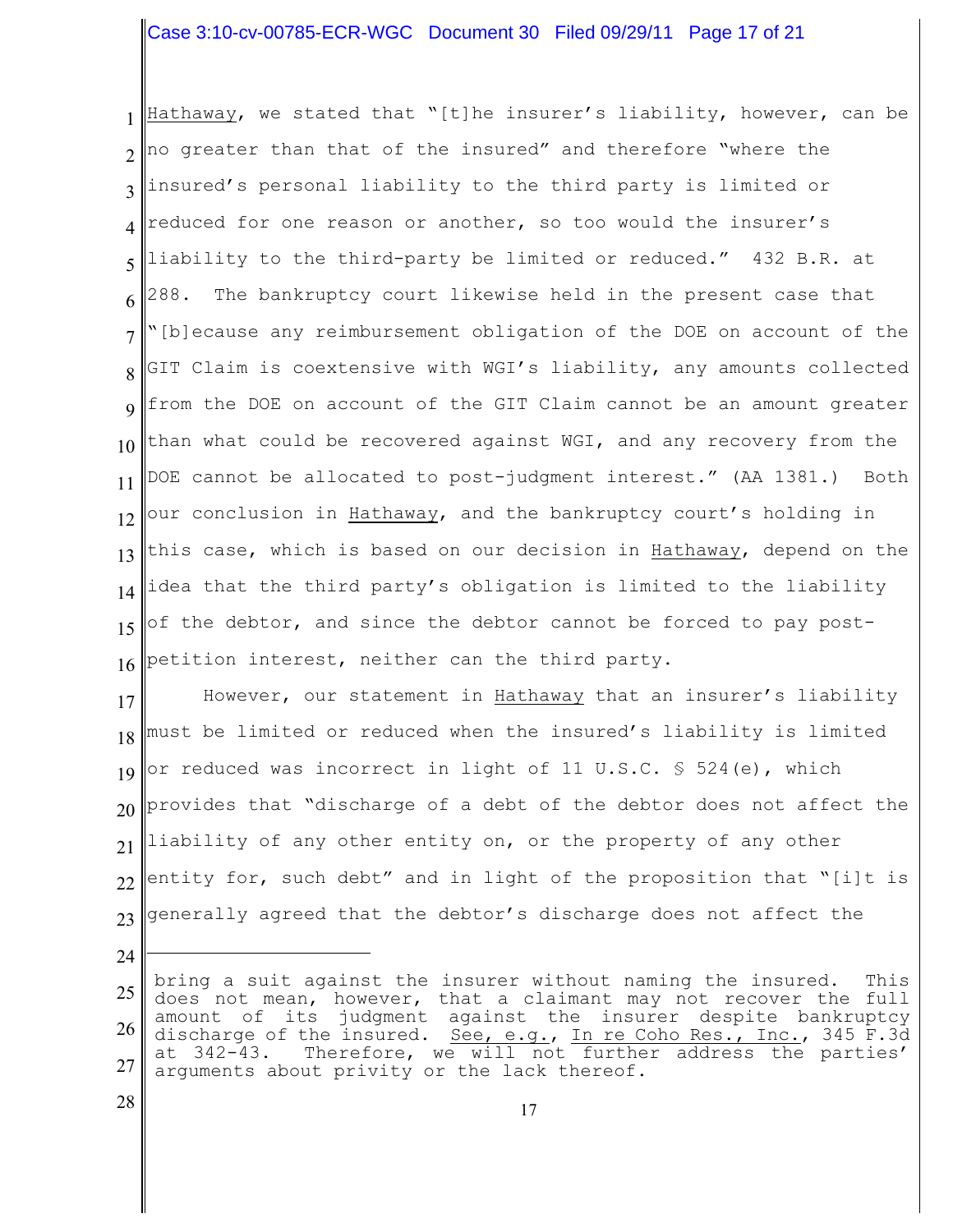# Case 3:10-cv-00785-ECR-WGC Document 30 Filed 09/29/11 Page 18 of 21

1 2 3 4 5 6 7 8 9 10 11 12 13 14 15 16 17 18 19 20 21 22 23 24 25 26 liability of the debtor's insurer for damages caused by the debtor." In re Coho Res., Inc., 345 F.3d 338, 343 n. 14 (5th Cir. 2003) (quoting 4 COLLIER ON BANKRUPTCY ¶ 524.05 (Alan N. Resnick & Henry J. Sommer eds., 16th ed.)); <u>see also</u> Blecher v. Lore, 76 F. App'x 811 at \*2 (9th. Cir. May 12, 2003) (debtors' discharge affects only their personal liability on a claim, and not the validity of the liability of their insurer, and creditor may sue the debtor in order to obtain a judgment that insurer must pay despite bankruptcy discharge of insured); In re Walker, 927 F.2d 1138, 1142 (10th Cir. 1991) ("[sec. 524(e)] permits a creditor to bring or continue an action directly against the debtor for the purpose of establishing the debtor's liability when, as here, establishment of that liability is a prerequisite to recovery from another entity."). As the Fifth Circuit notes, "it makes no sense to allow an insurer to escape coverage for injuries caused by its insured merely because the insured receives a bankruptcy discharge." In re Coho Res., Inc., 345 F.3d at 343 (quoting Houston v. Edgeworth (In re Edgeworth),993 F.2d 51, 54 (5th Cir. 1993)). Especially in the case of an insurer, it can be argued that the insurer's liability depends on the insured's liability; however, the crux of the matter is that bankruptcy proceedings do not limit that liability when no other rule of law otherwise limits that liability. That is, it would be one matter if the judgment against the nominal defendant, payable by the insurer, was reduced by state law related to the personal injury claim. It is another matter to attempt to limit the insurer's liability due to a bankruptcy rule, § 502(b)(2), which primarily

18

27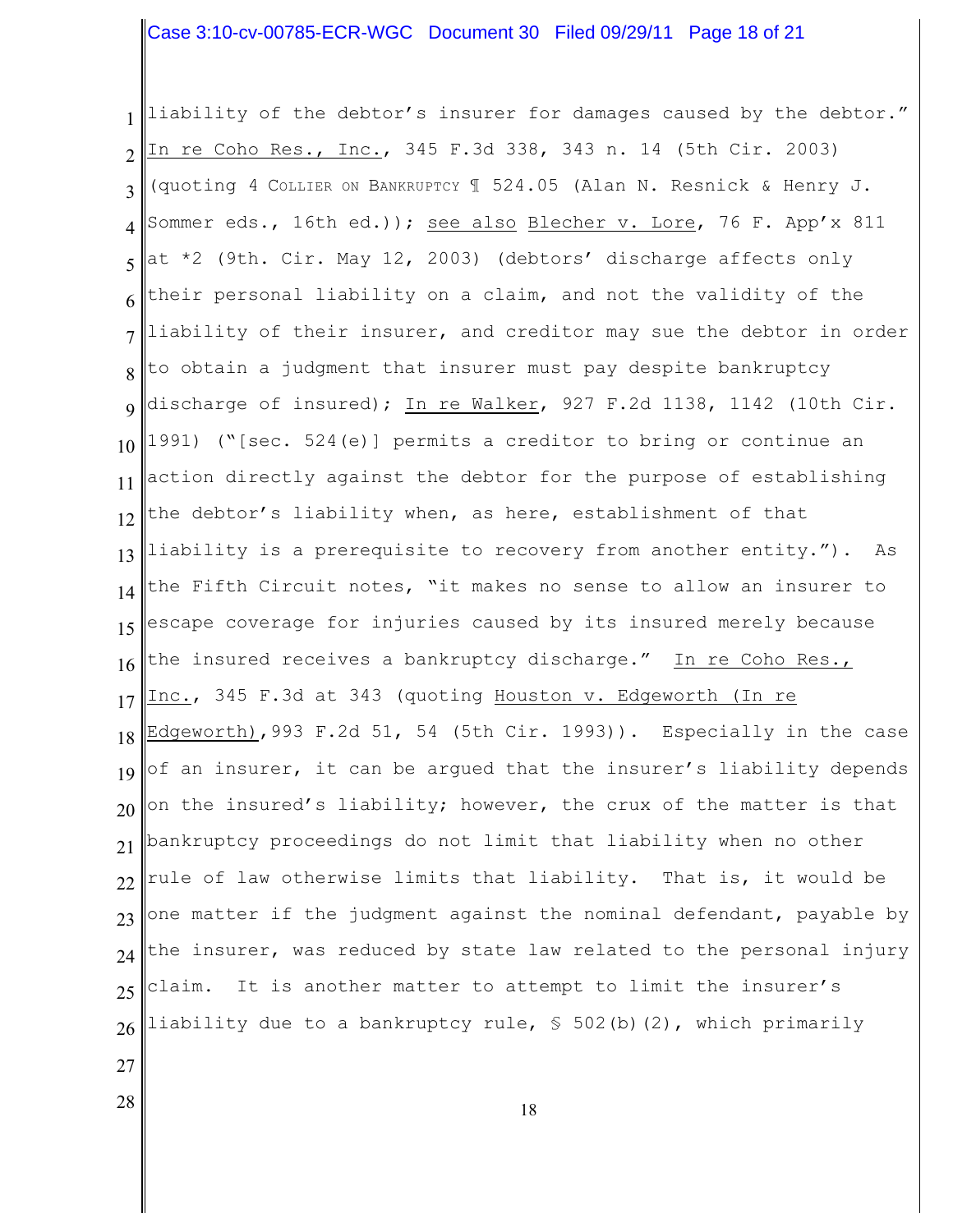1 2 exists to ensure fairness among creditors and avoidance of inconvenience to the estate.

3 4 5 6 7 8 9 10 11 12 13 14 15 16 17 18 19 20 21 22 23 24 25 26 27 The monetary amount of the liability of WGI for wrongful termination was decided in the District of Colorado, not in bankruptcy. The judgment in that case provided for post-judgment interest, as would be customarily included. That amount is the liability of WGI, which the District of Colorado found is the obligation of the DOE to pay. The fact that WGI is in bankruptcy and need not pay post-petition interest does not reduce WGI's liability independent of the bankruptcy, for which a third party is obligated to pay. <u>See</u> <u>Bruning</u>, 376 U.S. at 363 n. 4 (rule against interest in receivership cases "is not because the claims had lost their interest-bearing quality during that period, but is a necessary and enforced rule of distribution.") (citations omitted); In re Coho Res., 345 F.3d at 343 ("[t]he 'fresh-start' policy is not intended to provide a method by which an insurer can escape its obligations based simply on the financial misfortunes of the insured.") (citing In re Jet Florida Sys, Inc., 883 F.2d 970, 975 (11th Cir. 1989). Sec 502(b)(2) merely prohibits GIT from collecting the interest from the bankruptcy estate. If the estate is not solvent and the DOE does not pay the judgment amount, GIT could recover only part of its judgment by bringing a claim against the bankruptcy estate. That does not mean that GIT can recover only that part of the judgment that would be collectable in bankruptcy from the DOE. Instead, it is undisputed that GIT can recover the full amount of the judgment from the DOE. We find that prohibiting GIT from collecting post-judgment interest from the DOE is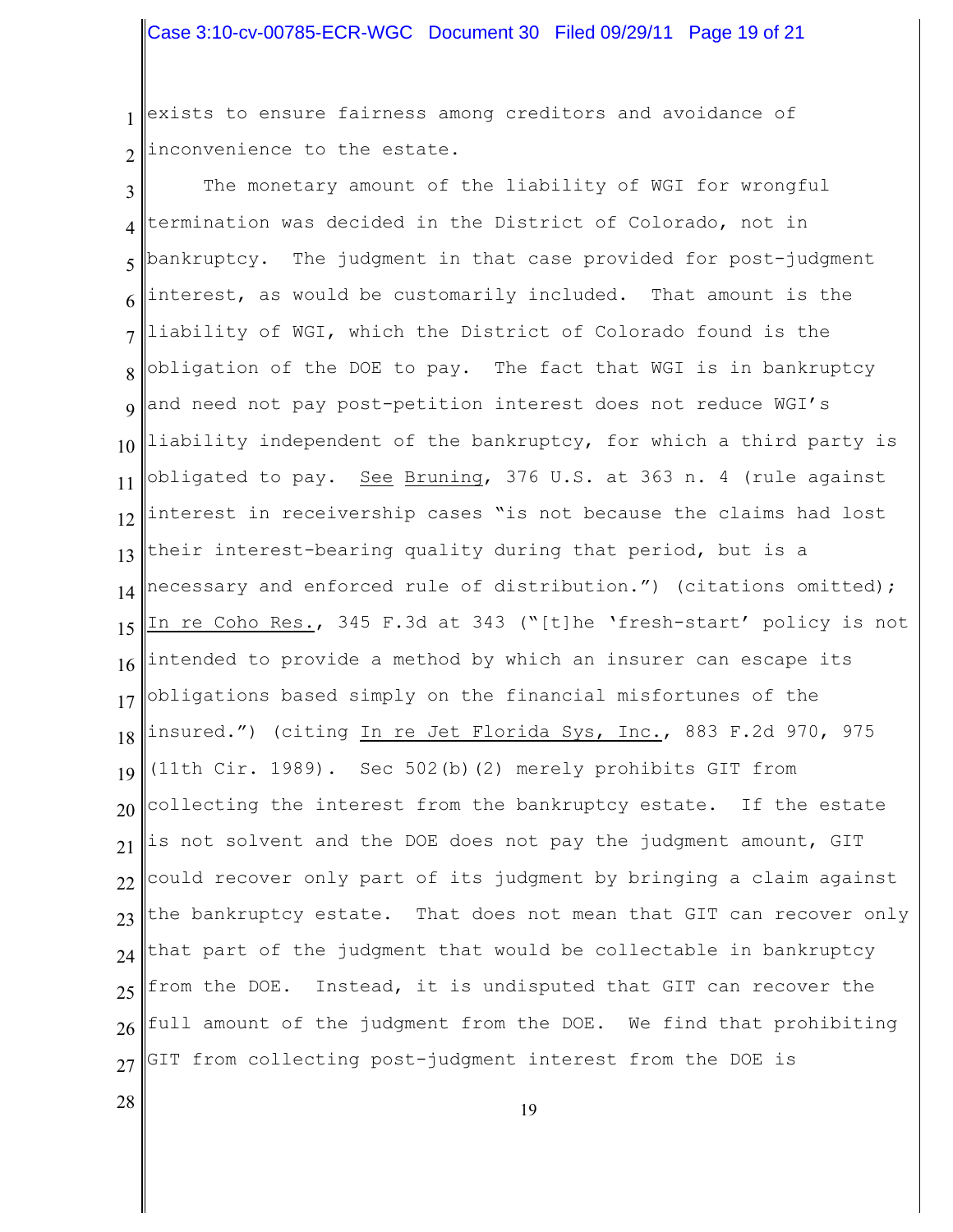# Case 3:10-cv-00785-ECR-WGC Document 30 Filed 09/29/11 Page 20 of 21

1 2 3 unwarranted for the same reasons that GIT is not prohibited from collecting the full principal amount from the DOE despite WGI's bankruptcy.

4 5 6 7 8 9 10 Therefore, we conclude that whether the DOE's liability is dependent on the debtor's liability is irrelevant to the question of post-petition interest, and overrule our decision in Hathaway to that extent.<sup>10</sup> Furthermore, we hold that the bankruptcy court, which based its decision on Hathaway, incorrectly applied § 502(b)(2) to prohibit GIT from collecting interest on its judgment from the DOE, a third party to the bankruptcy case.<sup>11</sup>

### **V. Conclusion**

13 14 15 16 17 18 19 20 21 11 U.S.C. § 502(b)(2) prohibits the collection of unmatured interest on claims against the bankruptcy estate in order to promote fairness among creditors and to avoid administrative inconvenience. DOE's obligation to pay the judgment amount, as determined by the bankruptcy court and the district court in Colorado, is not limited by that bankruptcy rule. Thus, we disagree with the bankruptcy court's ruling, based on our previous decision in Hathaway, that GIT may collect principal but not interest from the DOE, a third party to the bankruptcy case.

22

11

12

23 24

 $10$  Hathaway is currently being appealed to the Ninth Circuit.

<sup>25</sup> 26 27  $11$  We reject, however, GIT's argument that the bankruptcy court exceeded its jurisdiction by "address[ing] liabilities or inhibit[ing] collection of adjudicated obligations as between non-debtors." (Opening Br. at 17 (#16).) It cannot reasonably be disputed that GIT's claim against the debtor and the DOE is related to the debtor's bankruptcy proceedings.